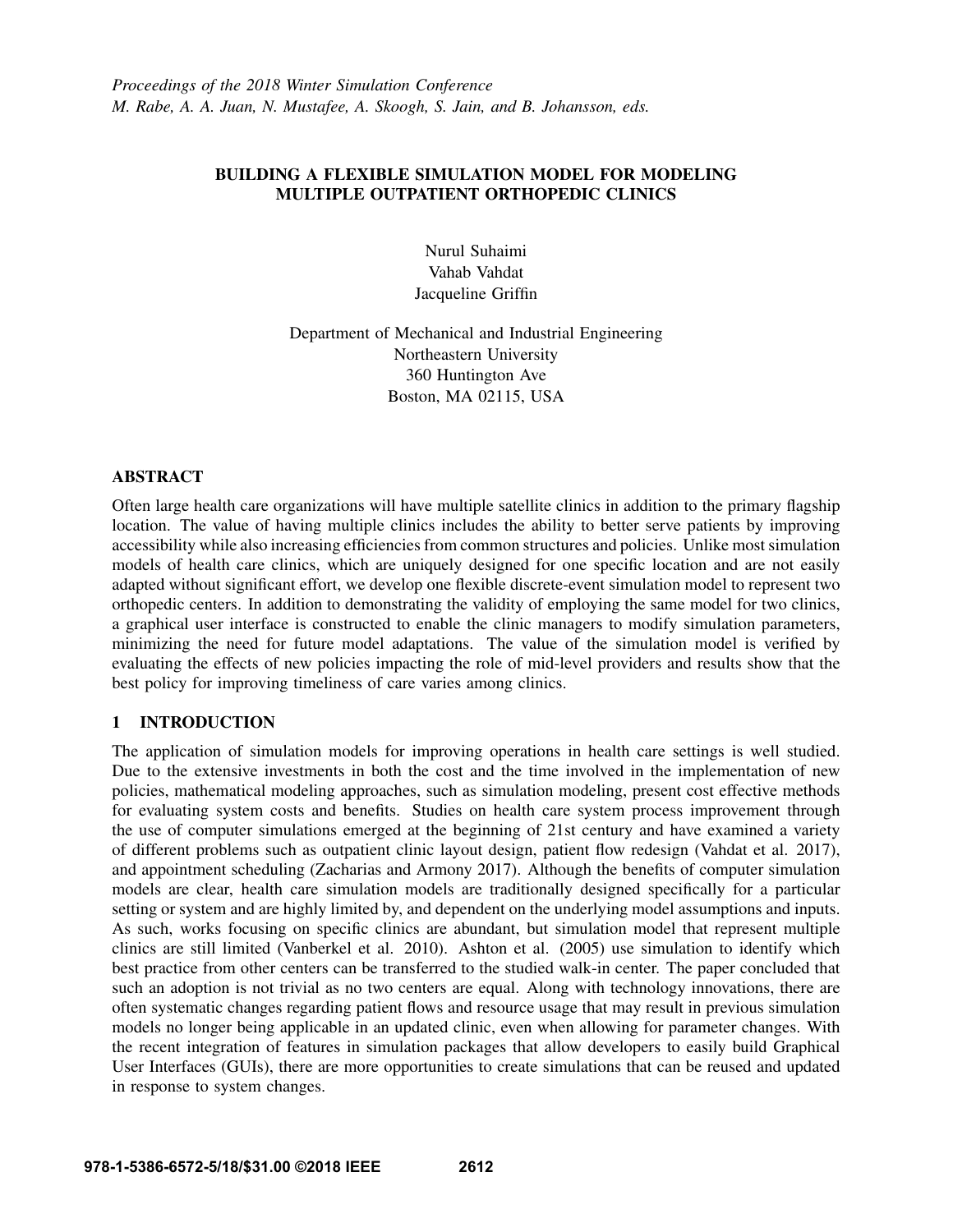Many studies restrict the developed computer simulation models to represent the features of particular centers such that the results of the model analysis can not easily be applied to other clinics. This difficulty in extending the results to other systems stems from the complexities that define distinct clinics including patient characteristics, provider specialties, physical layouts, and operational policies (Kovalchuk et al. 2018). In order to address these difficulties in this study, we build one holistic simulation model that represents multiple clinics from different locations which provide analogous services. Instead of overly simplifying the assumptions, a fully detailed model is constructed in an object-oriented environment that is parameterized by a database. Therefore, using the flexible simulation model, it is possible to analyze different simulation scenarios for each clinic without construction of distinct simulation models. Additionally, all parameters can be altered during the simulation run by a dashboard enabling convenient changes in the model. Thus, flexibility of the model is defined by the use of one holistic simulation model, in which an identical change in policy can be analyzed for each clinic distinctly, to quantify the unique outcomes for different systems.

This study is designed to demonstrate the benefit of using a single simulation model in order to analyze operations at two distinct, but related, pediatric orthopedic outpatient clinics in Massachusetts. A simulation model with a built-in dashboard is constructed for the clinics using AnyLogic. The constructed simulation model has been proven to be a useful tool in anticipating the effects of changes in system features such as patient volume, provider team mix, and exam room assignment policies. With the development of a flexible simulation model the ultimate goal is to assist clinic managers in their efforts to reduce patient waiting time and lengths of stay in the two distinct orthopedic clinics.

This paper is organized as follows. In the next section we describe the motivation and background of the problem. In Section 3, we describe the similarities and differences of the two orthopedic clinics examined in this study. In Section 4, we provide a detail description of the development of the model and the validation of the model with both observed and historical data. We carry out the analysis of the model and discuss results from a case study focused on changing the role of mid-level providers within the clinics in Section 5. Finally, we conclude our study in Section 6 and provide a summary of the results and areas for future research.

#### 2 BACKGROUND

Health care managers are constantly under pressure to control rapid escalating expenses while simultaneously fulfilling the growing demand for health care services. As a result, managers continuously analyze the efficiency of existing systems and seek opportunities for improvements. The evaluation of proposed interventions is crucial prior to implementation. But the evaluation is made more difficult by intrinsic uncertainties in patient demand in health care systems, limited budgets and resources, the underlying complexities of system operations, and the large number of system parameters that must be considered. Through simulation, research and examination of the impact of key resources on waiting times and patient throughput has been advanced significantly (Kaushal et al. 2015; Vahdat et al. 2018). For example, Samaha et al. (2003) develop a simulation model to analyze the effect of physical expansion of emergency departments (ED) on patient service times, La and Jewkes (2013) uses simulation to study optimal fast track strategies in ED. Simwita and Helgheim (2016) explores the implementation of flexible number of orthopedic surgeons and operating room capacity in different stages of the patient treatment process using a simulation model.

Traditionally, simulation models are created to address a specific problem and system setting, commonly with data and logic embedded in the models (Randell and Bolmsjö 2001). Thus, analyzing a second system, even if it shares many features with the first, can require a substantial investment in both resources and time to adapt the simulation to change the underlying code of the model. This is supported by Trybula (1994) and Perera and Liyanage (2000) who found that the most time consuming phase in the development of discrete event simulation models is the input of collected data and the model development. Chwif et al. (2000) and Vanberkel et al. (2010) found that the scope and the level of detail required in a simulation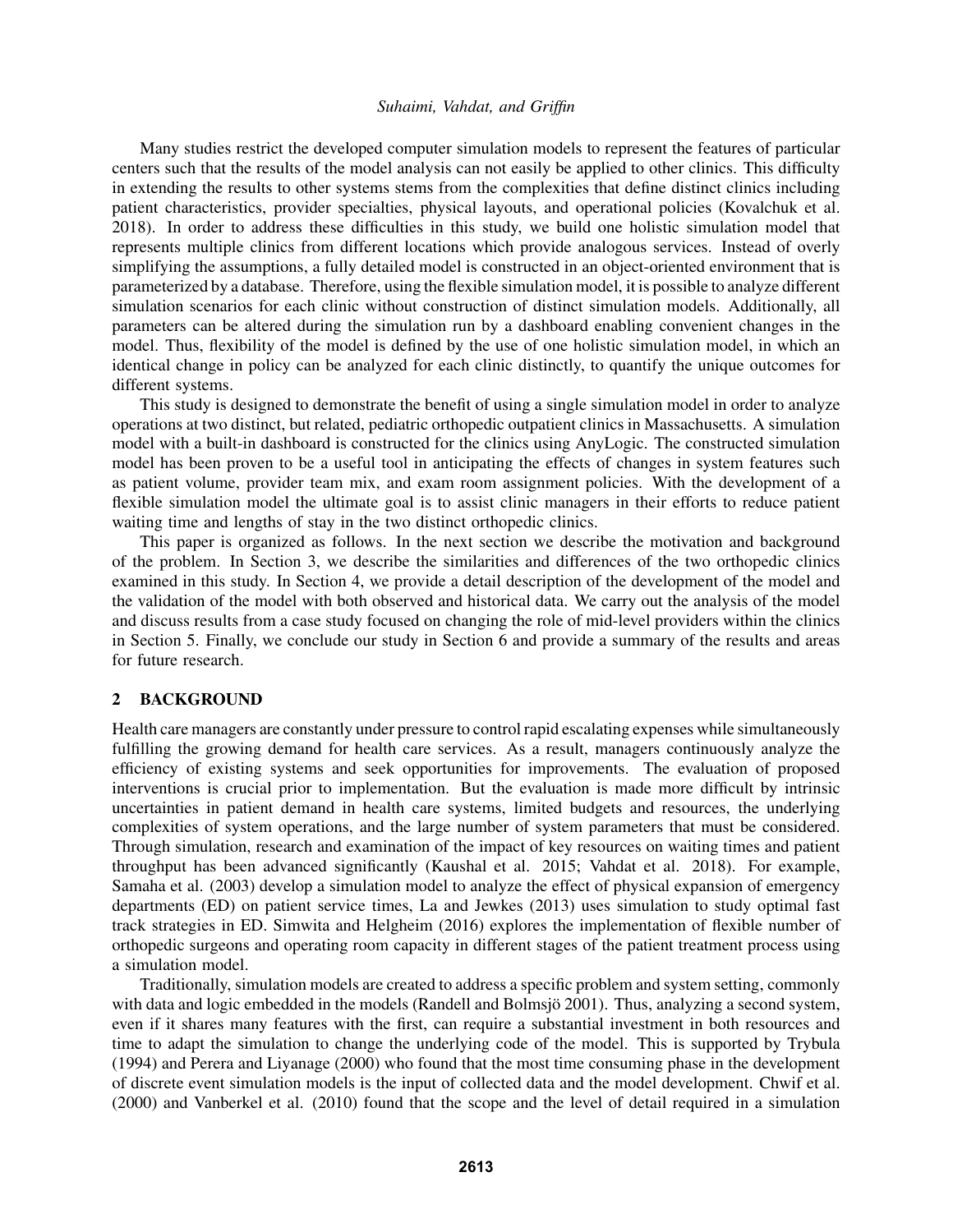model leads to the model complexity. With the development of one simulation model to represent two distinct clinics coupled with a user-friendly dashboard for changing the system parameters, we aim to minimize the need for substantial changes to the model details, structure, and logic to analyze multiple settings. To the best of the author's knowledge, no studies have examined modeling multiple locations in one simulation model.

One of the key system features addressed by the simulation model is the role of mid-level providers. Mid-level providers (MLPs) refer to non-physician providers,such as Physician Assistants (PAs) and Nurse Practitioners (NPs), who interact with patients and play a critical role in system performance since patientprovider interactions drive patient visit lengths and utilization of resources. For example, Santibáñez et al. (2009) found that when a resident is involved in a consultation, the patient-provider interaction time is as much as twice that of when there is a single consult. The involvement of these health care providers ranges from shadowing physicians, assisting physicians with patient information retrieval, as well as consultation and diagnosis which enables the physician to consult with another patient simultaneously. The Medical Group Management Association (2016) found that the presence of PAs and NPs in surgery clinics help the surgeons to be more available for surgery. They also acknowledged that the usage of PAs and NPs should not be the same across all health care facilities, as other factors such as costs and roles will differ from between organizations and clinics. It is therefore important to individually analyze the role of providers in each clinic accounting for the unique system features.

### 3 PROBLEM DEFINITION

The hospital under study is one of the largest pediatric medical centers in the United States and offers a complete range of health care services for children from birth through 21 years of age. The hospital's pediatric orthopedic department is now known as one of the worlds largest and most experienced centers due to its fast access to care with several locations throughout the region. Every year, they attend to more than 100,000 patient visits and complete more than 6,000 surgeries. Each of the associated health centers throughout the region provides different specialty clinics to treat the full spectrum of orthopedic conditions, ranging from fractures and sports-related injuries to scoliosis, hip conditions, brachial plexus and cerebral palsy. In the following section, a detailed description of similarities and differences between the two clinics under study are provided.

### 3.1 Clinics Characteristics

Two orthopedic centers of the studied hospital are selected for this research to showcase the benefits of using the single computer simulation model in managing the multiple clinics effectively. The first center is located on the hospital's main urban campus providing services to more than 40,000 orthopedic, sports medicine, and cerebral palsy patients each year. The second location is one of their satellite campuses which provides services primarily to orthopedics and sports medicine patients. Although these outpatient centers are located in distinct locations, they are managed by a common department and patients may be seen in either locations based on the visit type and availability of resources. While there are several physicians that visit patients in both locations, the service processes and patient experience in each location differs. The main clinic is a teaching-focused center where residents and mid-level providers (i.e. Nurse Practitioners, and Physician Assistants) are usually part of the physician consultation. In the satellite center, on the other hand, physicians primarily meet directly with patients with limited assistance from the mid-level providers. Having additional help for patient consultations can reduce the time patients spend in exam rooms, but it can also create the need for extra logistics management and communication between the physicians and mid-level providers.

Beyond differences in the structure of patient visits, staffing levels and the number of annual visits differ between the clinics. The main site is more congested with a higher number of patients visited per day, which requires a greater number of providers and staff. Also, the patient no-show rate is slightly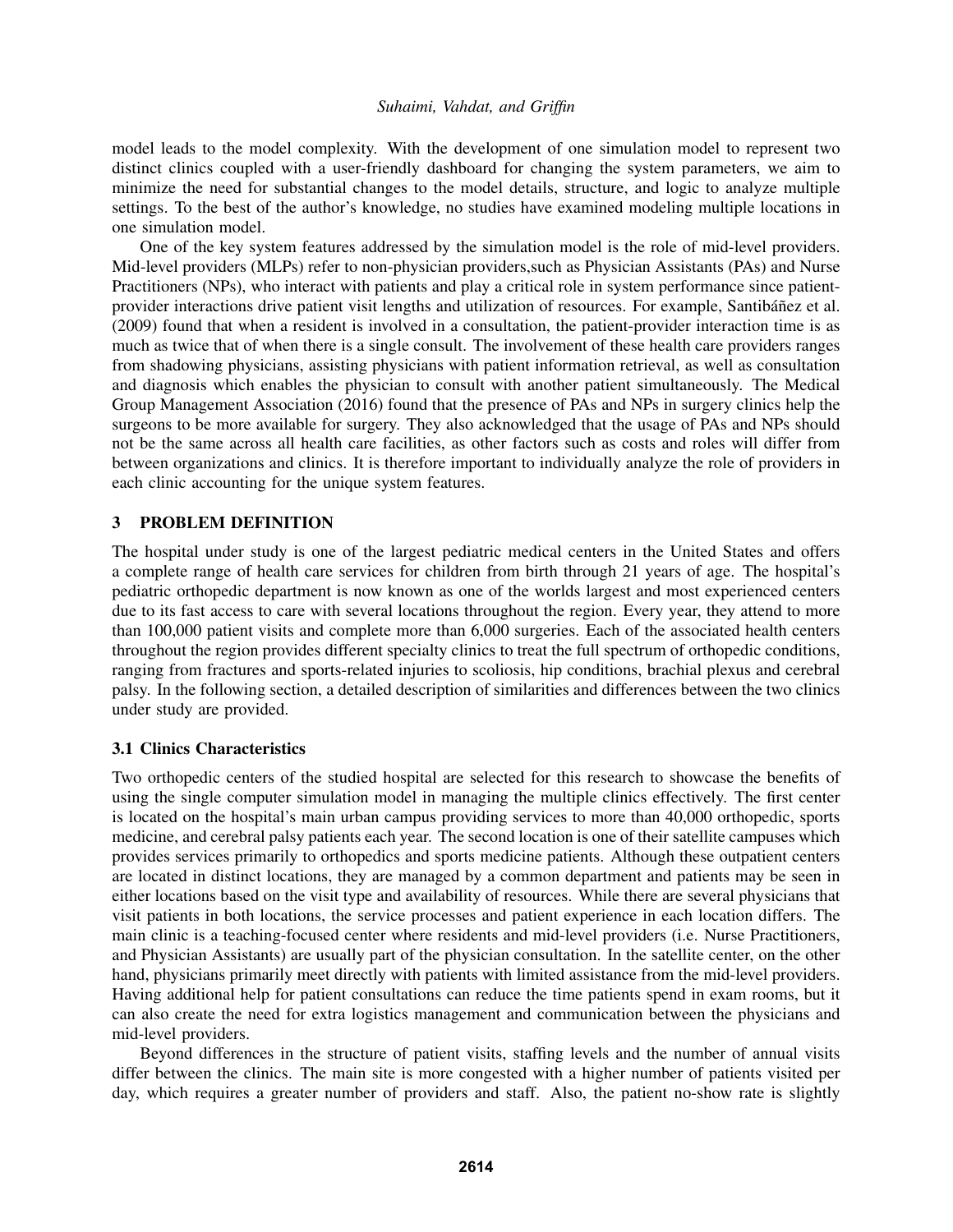higher in the main site. Another key difference between these locations is the clinic layout. According to Vahdatzad and Griffin (2016), the layout of outpatient centers can significantly impact patient flow and a clinic's ability to adopt different policies such as flexible physician room assignments. Together, all these differences have been shown to drive dissimilarities in patient timeliness of care metrics, including average patient waiting time (WT) and length of stay (LOS). While the simulation model is designed to allow for differences pertaining to these features, and others, the underlying similarities in patient and provider flows are incorporated into the model logic and structure.

# 3.2 Patient Flow

Each patient is scheduled for an appointment with a specific physician and, correspondingly, patients arrive to the clinic at different times throughout the day. Although variations occur depending on the unique needs of the patients, Figure 1 depicts the patient's journey in the orthopedic clinic during a typical appointment.



Figure 1: A generic patient flow in the studied orthopedic outpatient center.

The description of the patient flow is as follows. Upon arrival, the patient is required to check-in and is served by one of the multiple check-in staff. Then, the patient waits in the Waiting Area (WA) until an examination room becomes available. Basic vitals and intake questionnaires are performed by the Clinical Assistant (CA) prior to rooming. The patient waits in the exam room until the designated provider becomes available for the visit. For a single consult visit, the provider will enter the room and meet with the patient. For a multiple consult visit, there will be multiple patient-provider interactions, where the provider will enter the room for the consultation and, after the provider leaves the room, the patient will wait for the next provider for a subsequent consultation to take place. After the final consultation is complete the patient will leave the room. For patients who need to book future appointments or other additional services, they will return to the registration desk to check-out before leaving the clinic. Other than the typical patient processes mentioned above, ancillary services, including radiology and cast services, may be required. Such services can occur either before or after the consultation with the provider. While this will not affect the patient flow in the clinic it will lead to an increase in the patient's length of stay, as this time is calculated from the time they arrive at the clinic until they complete all processes.

# 3.3 Provider Workflow

During the orthopedic appointment, patients may be seen by their designated physician or one of the midlevel providers. Mid-level providers (MLPs) in this study refer to Nurse Practitioners (NPs) and Physician Assistants (PAs). The inclusion of collaboration between physicians and the MLPs is a key distinction between this study and others reported in the literature. In both clinic locations, each physician has a dedicated MLP. Accordingly, the patient visit consultation can happen in multiple different ways, but the three most prevalent patterns capture 91% of the appointments. In the first pattern, the patient will only be seen by their designated physician and both the patient and the physician will leave the room after the visit. Second, the patient will only be seen by the MLP and there is no need for further consultation with the physician. In the third visit pattern, multiple patient-provider interactions occur with both the MLP and the physician. Specifically, the MLP will enter the room for the first consult. After leaving the room, the MLP will provide a summary of the visit to the physician and then both the physician and the MLP will enter the room for the second consult. In any of the consultation patterns, providers need to complete patient documentation in their designated work stations prior to meeting with the next patient. Multiple patient-provider interactions are more prevalent in the teaching-focused main campus than in the satellite clinic.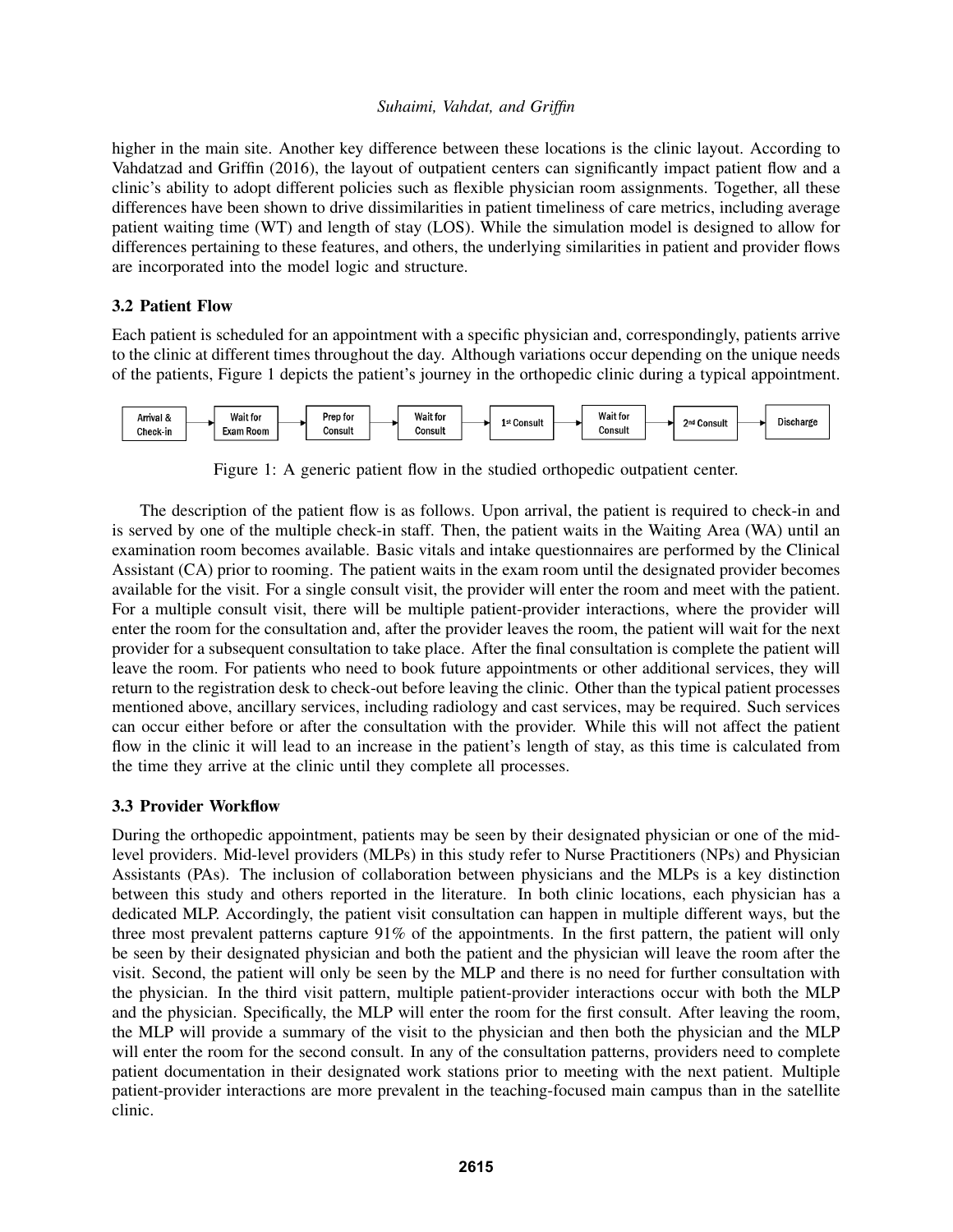The distinction in patient-provider interactions between these locations presents difficulties in the development of a common simulation model that can be used for both locations. As it is difficult to distinguish between the role of PAs and NPs in each consultation, we model both PAs and NPs as one resource type, namely MLPs. We will use the term MD, to denote physicians, and MLP, for mid-level providers, throughout the paper to address their presence in the consultation. Other than the need to specify various consultation processes, the inclusion of two distinct clinics in one model requires the need for a variations in the number of physicians per day, the number of patients per day, the distribution of visit types, and process times. In order to accomplish this, flexibility to adjust parameters in the model is required to accommodate the differences. The parameters defining each clinic in the common simulation model are described in more detail in the next section.

### 4 METHODOLOGY

In this section, a review of the steps taken to build the discrete-event simulation model are provided. First, inputs and parameters of the simulation model are captured through data analysis and clinic observation, as discussed in Section 4.1. The assumptions and model development process is presented in Section 4.2. The constructed graphical user interface that can be used in defining scenarios for each of the locations is further discussed in Section 4.3. Finally, this section concludes with an overview of the verification and validation of the simulation model in order to demonstrate its accuracy in capturing the current clinic operations and its capabilities in performing scenario analysis for predicting the effects of future changes.

#### 4.1 Data Collection

Data used in this study is provided by the hospital and collected through a time study. Data from more than 120,000 appointments between December 2013 and December 2015 were analyzed. The data was analyzed to calculate several model inputs including hourly patient arrival patterns, the average number of patients per physician per day, and patient no-show rates. The hourly patient arrival pattern is modeled as a non-stationary Poisson process for each clinic. Other model inputs pertaining to the differences between the two clinics are shown in Table 1.

| <b>Daily Patient and Staff Levels</b>    | Main Site (per day) | Satellite Site (per day) |
|------------------------------------------|---------------------|--------------------------|
| Average number of patients per physician | 26                  | 25                       |
| Average number of patients               | 160                 | 125                      |
| Number of physicians                     | h                   |                          |
| Staff in cast services                   | 3                   |                          |
| Clinical assistant staff                 |                     |                          |

Table 1: Resource, staffing, and scheduling parameters in the two clinics.

In addition to the information provided by historical databases, clinic observations were made to capture the complete patient and provider flow information that was not recorded in these database. Through observation of the system and interviews with the staff, a high-level process map of the appointment visit process was developed. The information was used to design a data collection process and for determining how many data collectors would be required and where they should be located. We sampled and observed both clinics during the course of several weeks, capturing process times for over 600 patient visits. The data provided considerable insight into the patient experience and resource utilization. Collected data was transformed into data-driven probability distribution functions for initial inputs to the simulation model. For ease of interpretation by hospital managers, a triangular distribution was fitted for each process. The results are shown in Table 2. As discussed earlier, while the processes in both clinics are similar, the time required to perform tasks are not necessarily the same.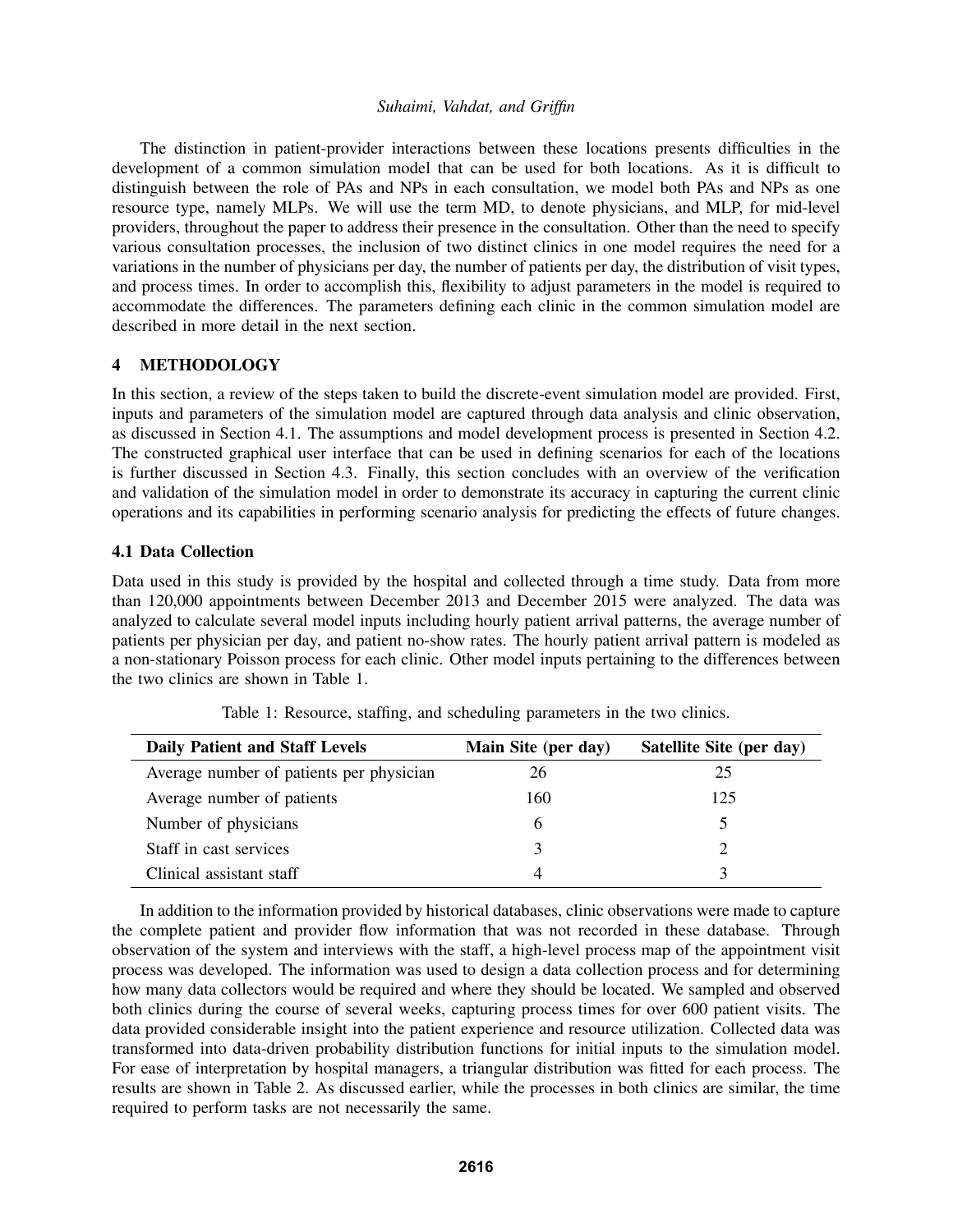| <b>Process</b> | <b>Main Site</b> | $\%$ | <b>Satellite Site</b> | $\%$ |
|----------------|------------------|------|-----------------------|------|
|                | (in minutes)     |      | (in minutes)          |      |
| Check-in       | TRIA(1,8,3)      | 100  | TRIA(1,5,3)           | 100  |
| Cast           | TRIA(3,20,10)    | 11   | TRIA(5,30,15)         | 30   |
| X-Ray          | TRIA(5,20,10)    | 40   | TRIA(5,20,10)         | 39   |
| Vitals         | TRIA(1,3,2)      | 100  | TRIA(1, 5.5, 1)       | 100  |
| Check-out      | TRIA(1,7,4)      | 42   | TRIA(2,10,5)          | 42   |

Table 2: Process time distributions. A non-symmetric triangular distribution, defined by the minimum, maximum, and mode parameters, is fitted for all patient processes.

% refers to the percentage of patients requiring the process

One of the major differences between the two clinics is the frequency of different patient-provider interaction types, as discussed in Section 3.3. The three major visit patterns were identified and the time required for the visits were collected for each clinic, as shown in Table 3. The combination of both the percentage of patients in patient-provider interaction processes and the distribution of the durations of these processes, including average and variance are shown to vary between the two clinic locations.

As it is not possible to incorporate all system details in the simulation, several assumptions were made in the model, as follows. The clinic stays open until all patients leave even though patients only arrive to the clinic between 7:00 am and 5:00 pm. Patients arrive to the clinic at the same time as their scheduled appointment time. No early or late arrivals are captured in the model. Each MD will have one dedicated MLP working with them as a team. In both clinics, each MD and their MLP have access to three dedicated exam rooms that are not shared with other MDs.

Table 3: Patient-provider visit type distribution and process times. A patient may be seen only by one provider (Type 1 and 2) or a team of providers (Type 3). A non-symmetric triangular distribution, defined by the minimum, maximum, and mode parameters, is fitted for patient processes.

| <b>Visit Type</b> | <b>Visit Pattern</b>  | <b>Main Site</b> | $\%$ | <b>Satellite Site</b> | $\%$ |
|-------------------|-----------------------|------------------|------|-----------------------|------|
|                   |                       | (in minutes)     |      | (in minutes)          |      |
| Type 1            | MD Only               | TRIA(4.5,36,9)   | 47   | TRIA(9,33,12)         | 52   |
| Type 2            | MLP Only              | TRIA(2,24,14)    | 9    | TRIA(3,27,9)          | 13   |
| Type 3            | $1st$ visit: MLP      | TRIA(1,27,6)     | 44   | TRIA(2,20,5.5)        | 35   |
|                   | $2nd$ visit: MLP & MD | TRIA(1,24,5)     |      | TRIA(2,25,7.5)        |      |

% refers to the percentage of patients requiring the process

#### 4.2 Model Development

AnyLogic is used to build a discrete-event simulation (DES) model representing the two orthopedic clinics based on the collected data, identified process flows, and model assumptions. The DES is modeled as a terminating system with no warm-up period. At the beginning of each simulation run, all resources and patients are initialized and each day operates independently. Correspondingly, the model is replicated 250 times for each scenario to generate tight confidence intervals on all metrics of interest, such that the half-width is within 5% of the average.

As shown in Figure 2, data-driven probability distributions for processes are stored in a database connected to the simulation model such that there is the ability to read the parameters and inputs before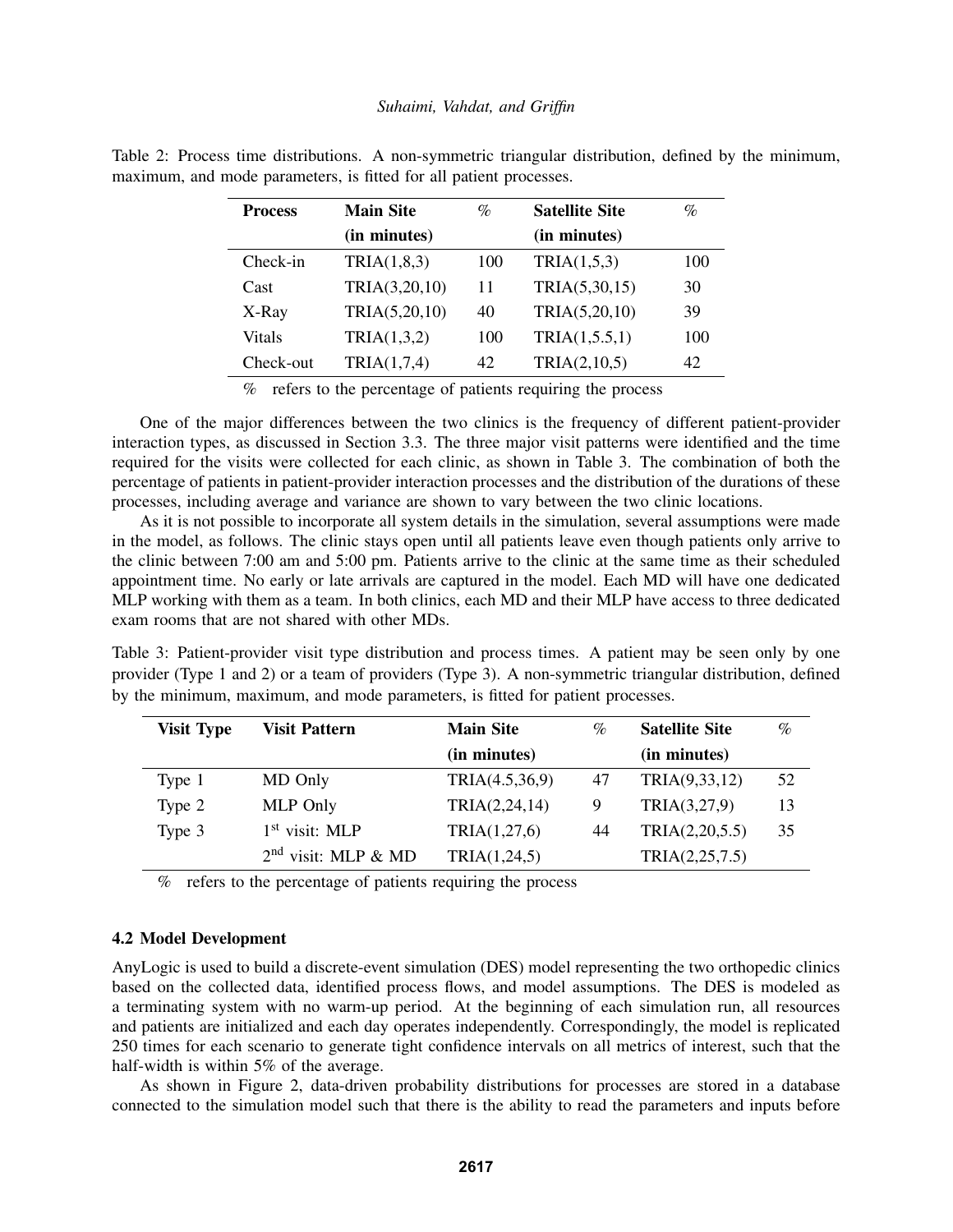initiating the simulation runs. During simulation runs, instantaneous information about the state of the system is dynamically updated in a graphical user interface associated with the DES model. This includes information about the number of patients in different areas in the clinic such as Radiology, Cast, and Waiting Area. This information can help the decision maker to visually track the performance of the clinic throughout the operating hours. After running the simulation model, outputs of the model including a summary of the simulation parameters and statistical results based on the performance measures are exported into an embedded spreadsheet. Information pertaining to average patient length of stay and waiting time, percentage of patients visited within a target time frame, and comparison of scenarios are automatically presented graphically.



Figure 2: Simulation system overview.

#### 4.3 Graphical User Interface

The simulation model is associated with a graphical user interface providing the ability for the user to choose which clinic (or location) to analyze prior to running the simulation (see Figure 3). The user also has the flexibility to make changes to more than 20 parameters in the simulation. These include changes to resource availability, resource assignments, and process times (see Figure 4 and 5). Resource controls (see Figure 4 top-left) refer to staffing levels such as the number of check-in and cast services staff members. Staffing decisions should be made in a way as to increase the efficiency of the clinic while the utilization of resources remains at a satisfactory level. Process time controls enable the decision maker to change the distribution parameters for the durations of each process. For instance, the consequences of a change in capacity or process times in cast services can be estimated by changing the parameters and exploring the outcomes of the simulation model. Additional controls focus on broader systems changes that may occur over the long term, such as changes in patient volumes and the frequency of radiology or cast services.

Apart from adjustments in parameters, four strategic assignments can be performed by the decision maker through the dashboard (see Figure 5): (1) Exam Room to MD assignment, (2) MLP to MD assignment, (3) Visit Pattern Mix, and (4) Visit Pattern Assignment. Currently, each MD team has three dedicated exam rooms. The model is constructed to allow for up to 10 MD teams and 27 exam rooms. The simulation model allows for the flexibility of room assignments to MD teams by introducing a partial room sharing concept between care teams. For example, one option would be for each MD team to have two dedicated rooms and to also have access to two rooms that are shared with another team. Room assignment policies have been shown to have had significant impact on the patient wait times (Vahdat et al. 2017).

MLP assignments to care teams are another feature that can support greater patient volumes in orthopedic outpatient centers. Larger care teams where multiple MLPs work with one physician are becoming more prevalent in outpatient clinics due to both financial and productivity benefits. The simulation model is able to be used to investigate the impact of sharing MLPs between physicians in which two MLPs work with two physicians rather than a one-to-one assignment of MLPs and MDs.

Finally, the way that physicians cooperate with their teams to visit patients may differ. An MD's care team visit pattern mix refers to the frequency of different visit patterns that are used with the team's patients. Two general patterns can be defined by the decision maker, Pattern A and Pattern B. In each of the patterns, the probability that a patient is only visited by the physician (MD only), seen by only the MLP (MLP only), or seen by both the physician and the MLP (MLP, MD&MLP) can be specified. Then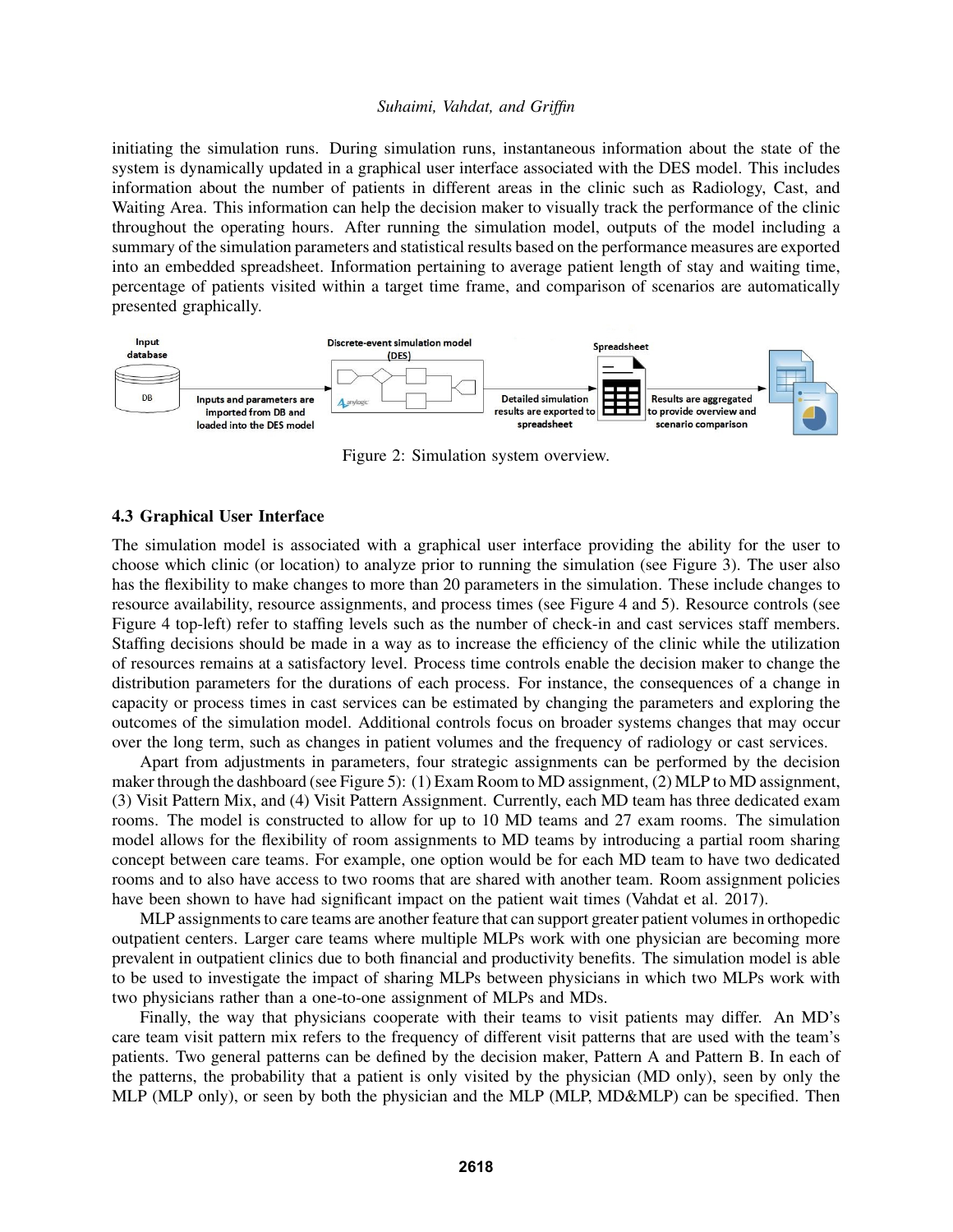*Suhaimi, Vahdat, and Griffin*

| Choose the clinic for this<br>simulation<br>O Main Site Model<br>Satellite Site Model | <b>Patient Volume</b><br>Current volume<br>10% increase<br>20% increase<br>10% decrease<br>20% decrease | $6 \blacktriangleright$<br>Number of attending physicians:<br>Number of attending MLPs:<br>6 P<br>Express route for patients with radiology during visit<br>Projected number of patients per day: 160<br>Projected number of patients per physician: 26 |
|---------------------------------------------------------------------------------------|---------------------------------------------------------------------------------------------------------|---------------------------------------------------------------------------------------------------------------------------------------------------------------------------------------------------------------------------------------------------------|
|                                                                                       | <b>Run the model</b>                                                                                    |                                                                                                                                                                                                                                                         |

Figure 3: Front page of the simulation model. The user can choose the location, patient volume and number of physicians per day.



Figure 4: Parameter control 1 in the simulation model.

the decision maker can determine the number of care teams that work under each visit pattern and inspect the performance of the clinic based on different combinations of teams.

# 4.4 Model Validation

The simulation model is verified by experts within the clinic. Also, 2-dimensional and 3-dimensional animations of a simulated clinic day were presented to clinic managers and staff and the behavior of the model in terms of the number of patients in the waiting area during each hour of the day, the utilization of resources, and patient flow were confirmed. Extreme conditions were tested to ensure the model performed as intended. Both clinic managers and physicians were consulted to ratify high-level results. To evaluate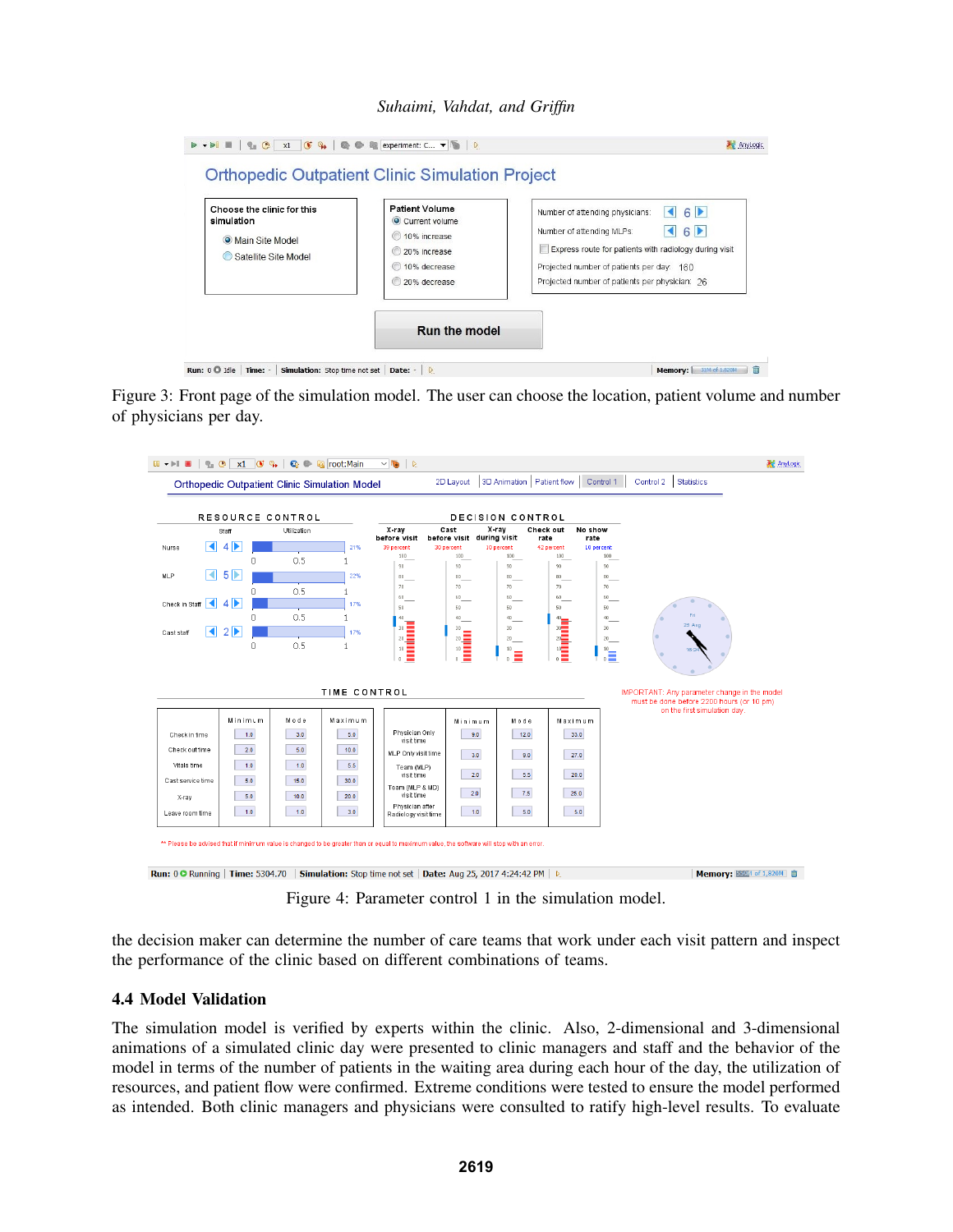

Figure 5: Parameter control 2 in the simulation model.

the performance and validate the model, the following key metrics were examined: (i) patient wait time in waiting area (WTWA), (ii) patient wait times in the exam room (WT), (iii) patient lengths of stay in room (LOSR), and (iv) patient lengths of stay in the clinic (LOS). All these metrics are measured in averages and percentiles (box plot) and are presented in the embedded spreadsheet.

For verification and validation purposes, we only compared outputs with the actual collected data of WTWA, WT, and LOSR due to the complexities in capturing patient process times for additional services (radiology and cast services). Without access to data to effectively model the intricacies of these services the additional service processes were modeled using triangular distributions (shown in Table 2). The process time is derived from data sets provided by the radiology and cast services departments. We exploited the graphical capabilities of AnyLogic by embedding the floor plan of the satellite center in the simulation model and animating the entire system's dynamics. This assisted in the process of validating the model with physicians and management staff as they were able to see what was happening in real time as the simulation took place. Correspondingly, no warm-up period is utilized in the analysis and each scenario is run for a 3-month period of time for both clinics, resulting in more than 10,000 simulated patients to account for the stochastic nature of the procedures. We compared the results between observed and simulated data with 95% Confidence Intervals (CI) as shown in Table 4. The results show no statistically significant differences between the means of the observed and simulated data. Therefore, we concluded that the model is an accurate representation of the system for both clinic sites.

# 5 ANALYSIS OF FINDINGS

With the use of the flexible simulation model defined above, there are many opportunities to analyze the effects of system changes on a variety of performance measures, including wait times, resource utilization, and LOS. Through analysis of the simulation results, it was identified that a significant contributing factor to long patient LOS is both locations is the wait time in the room prior to the first visit with the MLP. The underlying cause of these long waiting times is the need for the MLP to wait until the MD is available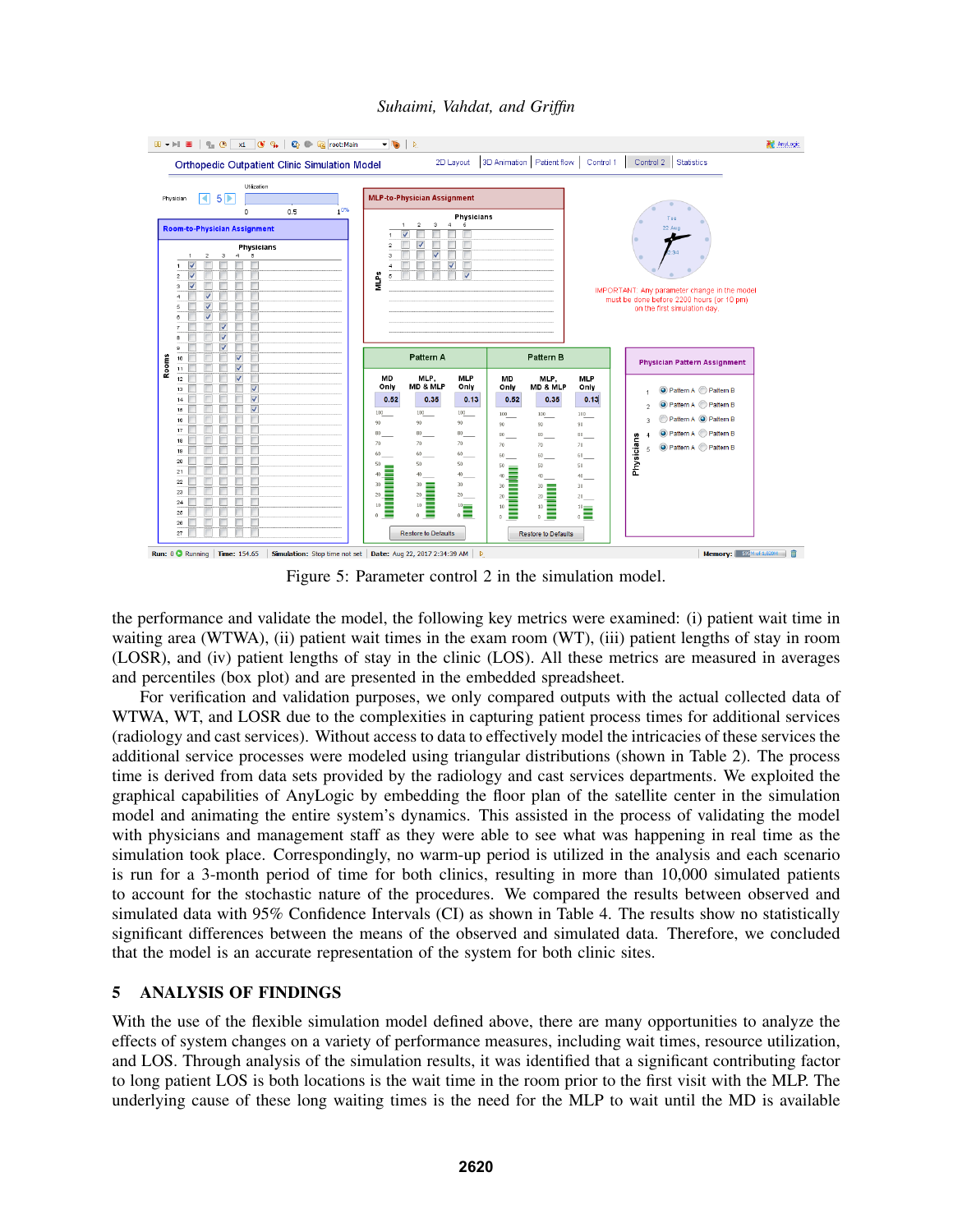| Location       | <b>Metric</b> | <b>Simulated</b> |                | Actual      |                |
|----------------|---------------|------------------|----------------|-------------|----------------|
|                |               | <b>Mean</b>      | 95% CI         | <b>Mean</b> | 95% CI         |
| Main Site      | <b>WTWA</b>   | 28.09            | [27.42, 28.76] | 26.95       | [24.00, 29.90] |
|                | <b>WT</b>     | 19.57            | [19.22, 19.92] | 19.37       | [17.00, 21.74] |
|                | <b>LOSR</b>   | 39.31            | [38.92, 39.70] | 39.00       | [33.00, 45.00] |
| Satellite Site | <b>WTWA</b>   | 11.31            | [10.86, 11.76] | 12.90       | [7.04, 18.76]  |
|                | <b>WT</b>     | 16.02            | [15.63, 16.41] | 16.93       | [15.00, 18.86] |
|                | LOSR          | 36.21            | [35.80, 36.62] | 37.23       | [32.00, 42.46] |

Table 4: Model validation. Results validate the model and show no statistically significant differences between observed and simulated outputs.

prior to entering the exam room for the second time. This correspondingly prevents the MLP from seeing another patient, resulting in the underutilization of their time. Thus, the average patient wait time in the room increases, even as the MD's time with the patient decreases. To address these long wait times and underutilization of the MLPs, we examine the effects of new flexible policies pertaining to the role and use of the MLPs.

One strategy for updating the use of MLPs is to share the MLPs between physicians. In this case, the sharing of MLPs refers to two MLPs being jointly assigned to two physicians. Despite the sharing, to ensure continuity of care no patient is seen by more than one MLP. As the simulation model includes the flexibility of assigning MLPs to MDs, the joint assignment of an MLP to two physicians can be achieved by checking boxes for two physicians in the column corresponding to the MLP in the graphical user interface (see Figure 5 top-middle). This is also done for the second MLP in order to designate that both the MLPs may be used by either physician. The simulated results from two pairs of physicians sharing their MLPs in both the main and satellite sites are shown in Table 5.

A second strategy proposed by the clinic for expanding the roles of MLPs is to assign MLPs to run the consultation session independently throughout the day and see all of a physician's patients. This is often used for urgent cases where the presence of physician is minimally required. This analysis is performed by adjusting the Visit Pattern Assignments to include 100% MLP-only visits and no MD-only or MLP-MD visits (see Figure 5 bottom-middle). The scenario in which one MLP visits patients independently are shown in Table 5.

Table 5: Effects from implementation of MLP Sharing and Independent MLPs on average (95% CI)

| Location       | <b>Scenario</b>    | WTWA              | WT                | <b>LOSR</b>       | LOS                |
|----------------|--------------------|-------------------|-------------------|-------------------|--------------------|
| Main Site      | Base Case          | 28 ( $\pm 0.67$ ) | 20 ( $\pm 0.35$ ) | 39 ( $\pm 0.39$ ) | 107 $(\pm 1.19)$   |
|                | <b>MLP</b> Sharing | 26 ( $\pm 0.63$ ) | 18 $(\pm 0.33)$   | 38 $(\pm 0.36)$   | $102 (\pm 1.14)$   |
|                | Independent MLPs   | 28 $(\pm 0.67)$   | 19 $(\pm 0.34)$   | 39 ( $\pm 0.38$ ) | $105 \ (\pm 1.19)$ |
| Satellite Site | Base Case          | 11 $(\pm 0.45)$   | 16 $(\pm 0.39)$   | 36 $(\pm 0.41)$   | 90 $(\pm 1.09)$    |
|                | <b>MLP</b> Sharing | 9 ( $\pm$ 0.43)   | 15 $(\pm 0.37)$   | 35 ( $\pm$ 0.39)  | 86 $(\pm 0.99)$    |
|                | Independent MLPs   | 9 $(\pm 0.44)$    | 15 $(\pm 0.37)$   | 35 ( $\pm$ 0.39)  | 86 $(\pm 1.05)$    |

As shown in Table 5, either change in MLP usage policies will result in decreased average patient waiting and lengths of stay at both locations. At the main site, the greatest improvement is achieved with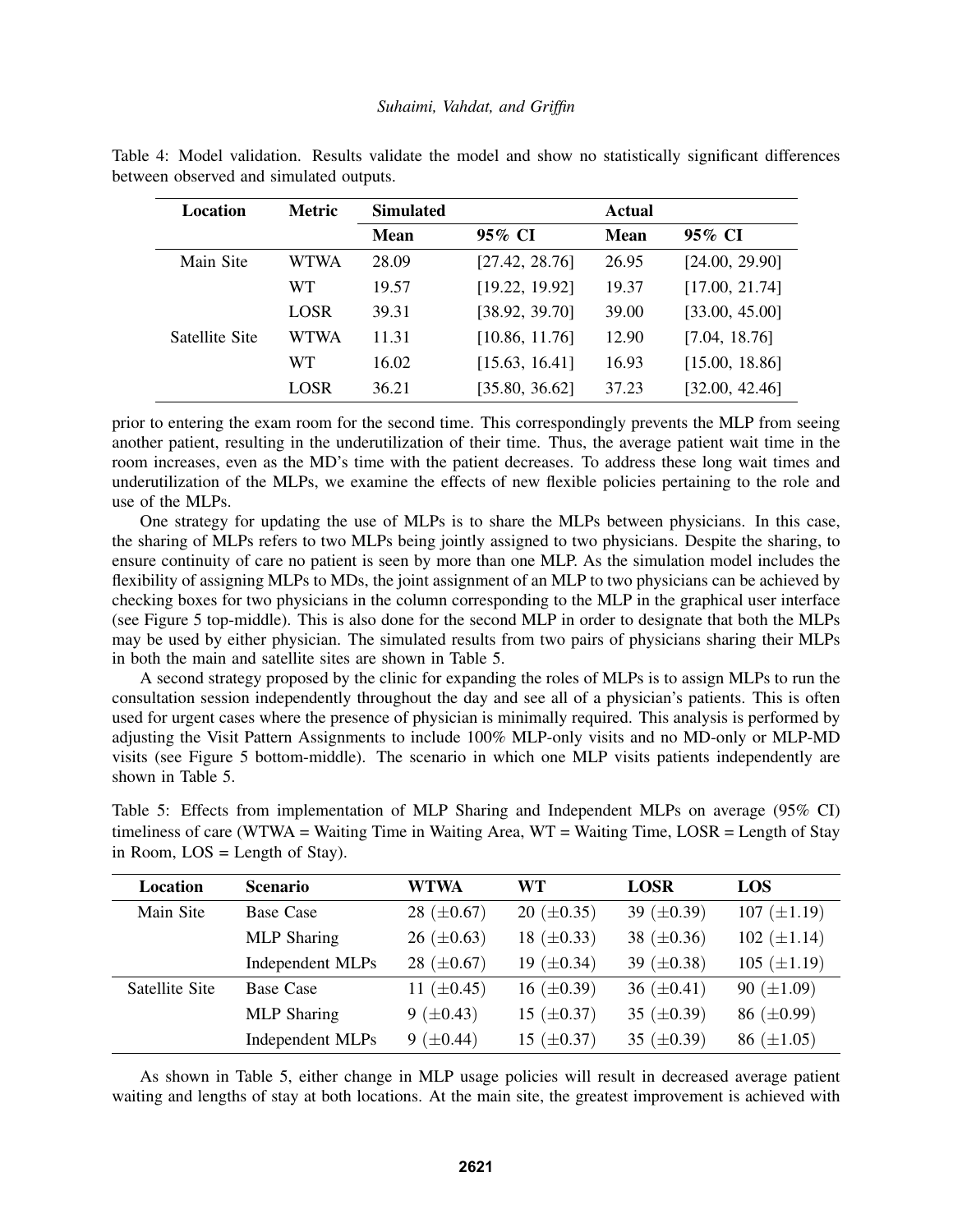MLP Sharing resulting in a 6% improvement in the Waiting Time in Room (WT) and 4% in the Length of Stay (LOS), but only a 2% improvement with the use of Independent MLPs. At the satellite site, on the other hand, the same level of improvement is achieved for both policies with a 6% improvement in WT and a 5% decrease in LOS. Thus while either policy change can be implemented in the satellite site to improve timeliness in patient care, at the main site, MLP Sharing performs better.

#### 6 CONCLUSIONS

As shown in the results here, even in clinics that have many similar features and clinical structures, similar policy changes can have different results. To assist a pediatric orthopedic department in examining the effects of changes to clinic operations at their multiple clinics in different locations, one simulation model, which was validated for both locations, was developed. Due to the need to represent the effects of a variety of policy changes in the clinics a graphical user interface was developed that allowed for changes in the assignment of rooms and staff to allow for more flexibility in the clinic. Additionally, the interface allows for changes to the model parameters to account for future changes in the make-up of the clinic or introduction of technological changes that can decrease process times.

In the analysis of the effects of new MLP usage policies, it was shown that while Independent MLPs and MLP Sharing had a similar 5% decrease in the average patient length of stay in one clinic, in the other clinic the improvement in LOS was only 2% with Independent MLPs and 4% with MLP Sharing. As the best policy for the different clinics varies, it is clear that each clinic needs to be analyzed independently. Through the development of one simulation model that can represent both, with the appropriate parameter changes, we can achieve personalized recommendations for each clinic without the need to invest in the development of two different models. Further with the integration of a database and graphical user interface this simulation model has the potential for continued use by decision makers as the system evolves and for use in modeling additional pediatric orthopedic outpatient clinics in the future.

## **REFERENCES**

- Ashton, R., L. Hague, M. Brandreth, D. Worthington, and S. Cropper. 2005. "A Simulation-Based Study of a NHS Walk-in Centre". *Journal of the Operational Research Society* 56(2):153–161.
- Chwif, L., M. Ribeiro, P. Barretto, and R. J. Paul. 2000. "On Simulation Model Complexity". In *Proceedings of the 2000 Winter Simulation Conference*, edited by J. A. Joines et al., 450–455. Piscataway, New Jersey: Institute of Electrical and Electronics Engineer.
- Kaushal, A., Y. Zhao, Q. Peng, T. Strome, E. Weldon, M. Zhang, and A. Chochinov. 2015. "Evaluation of Fast Track Strategies using Agent-Based Simulation Modeling to Reduce Waiting Time in a Hospital Emergency Department". *Socio-Economic Planning Sciences* 50(June):18–31.
- Kovalchuk, S. V., A. A. Funkner, O. G. Metsker, and A. N. Yakovlev. 2018. "Simulation of Patient Flow in Multiple Healthcare Units using Process and Data Mining Techniques for Model Identification". *Journal of Biomedical Informatics* 82(June):128–142.
- La, J., and E. M. Jewkes. 2013. "Defining an Optimal ED Fast Track Strategy using Simulation". *Journal of Enterprise Information Management* 26(1):109–118.
- Medical Group Management Association 2016. "The Rising Trend of Nonphysician Provider Utilization in Healthcare". Technical report, MGMA. https://www.acponline.org/system/files/documents/about acp/ chapters/ga/rising trend of nonphysicianprovider utilization in healthcare 2017.pdf. Accessed March  $22<sup>nd</sup>$ , 2018.
- Perera, T., and K. Liyanage. 2000. "Methodology for Rapid Identification and Collection of Input Data in the Simulation of Manufacturing Systems". *Simulation Practice and Theory* 7(7):645–656.
- Randell, L., and G. Bolmsjö. 2001. "Database Driven Factory Simulation: a Proof-of-Concept Demonstrator". In *Proceedings of the 2001 Winter Simulation Conference*, edited by B. A. Peters et al., 977–983. Piscataway, New Jersey: Institute of Electrical and Electronics Engineer.